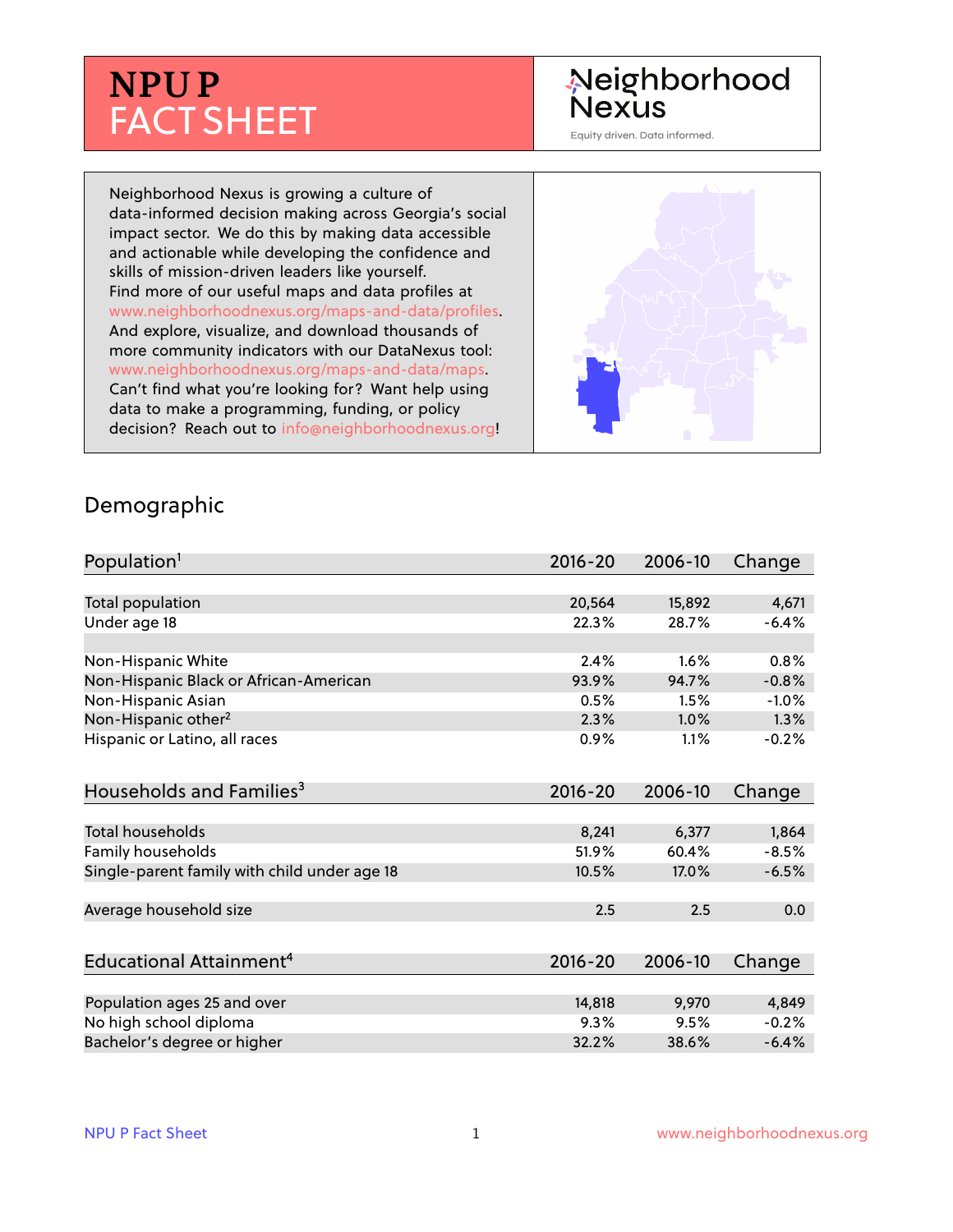## Change Measures, continued...

| Employment <sup>5</sup>                            | $2016 - 20$ | 2006-10     | Change    |
|----------------------------------------------------|-------------|-------------|-----------|
|                                                    |             |             |           |
| Total workers residing in NPU                      | 7,564       | 5,449       | 2,115     |
| Workers with earnings \$1250/month or less         | 21.1%       | 24.5%       | $-3.4%$   |
| Workers with earnings \$1251/month to \$3333/month | 37.0%       | 47.1%       | $-10.1%$  |
| Workers with earnings greater than \$3333/month    | 41.9%       | 28.4%       | 13.5%     |
| Total jobs located in NPU                          | 5,133       | 2,437       | 2,696     |
| Jobs with earnings \$1250/month or less            | 35.4%       | 29.6%       | 5.8%      |
| Jobs with earnings \$1251/month to \$3333/month    | 36.8%       | 41.6%       | $-4.8%$   |
| Jobs with earnings greater than \$3333/month       | 27.8%       | 28.8%       | $-1.0%$   |
|                                                    |             |             |           |
| Jobs/workers ratio                                 | 0.7         | 0.4         | 0.2       |
| Income and Poverty <sup>6</sup>                    | $2016 - 20$ | 2006-10     | Change    |
|                                                    |             |             |           |
| Median household income                            | \$49,768    | \$51,217    | $-51,450$ |
|                                                    |             |             |           |
| Population for whom poverty status is determined   | 20,548      | 15,883      | 4,666     |
| Population below poverty                           | 19.3%       | 13.1%       | 6.2%      |
|                                                    |             |             |           |
| Housing <sup>7</sup>                               | $2016 - 20$ | 2006-10     | Change    |
| Total housing units                                | 9,167       | 7,675       | 1,492     |
| Occupied housing units                             | 89.9%       | 83.1%       | 6.8%      |
| Vacant housing units                               | 10.1%       | 16.9%       | $-6.8%$   |
|                                                    |             |             |           |
| Occupied housing units                             | 8,241       | 6,377       | 1,864     |
| Owner occupied housing units                       | 45.2%       | 59.3%       | $-14.1%$  |
| Renter occupied housing units                      | 54.8%       | 40.7%       | 14.1%     |
|                                                    |             |             |           |
| Access to a Vehicle <sup>8</sup>                   | $2016 - 20$ | 2006-10     | Change    |
|                                                    |             |             |           |
| Occupied housing units                             | 8,241       | 6,377       | 1,864     |
| No vehicle available                               | 17.2%       | 10.4%       | 6.8%      |
|                                                    |             |             |           |
| Crime Rates, per 10,000 Population <sup>9</sup>    | 2017-21     | $2012 - 16$ | Change    |
|                                                    |             |             |           |
| All Part I crimes                                  | 338.3       | 505.8       | $-167.5$  |
| Violent crime                                      | 51.5        | 62.0        | $-10.5$   |
| Murder                                             | 2.6         | 1.1         | 1.5       |
| Robbery                                            | 12.5        | 28.9        | $-16.4$   |
| Aggravated assault                                 | 36.4        | 32.0        | 4.4       |
| Property crime                                     | 286.7       | 443.8       | $-157.1$  |
| <b>Burglary</b>                                    | 45.6        | 129.5       | $-83.9$   |
| Larceny                                            | 180.0       | 224.2       | $-44.2$   |
| Vehicle theft                                      | 61.1        | 90.1        | $-29.0$   |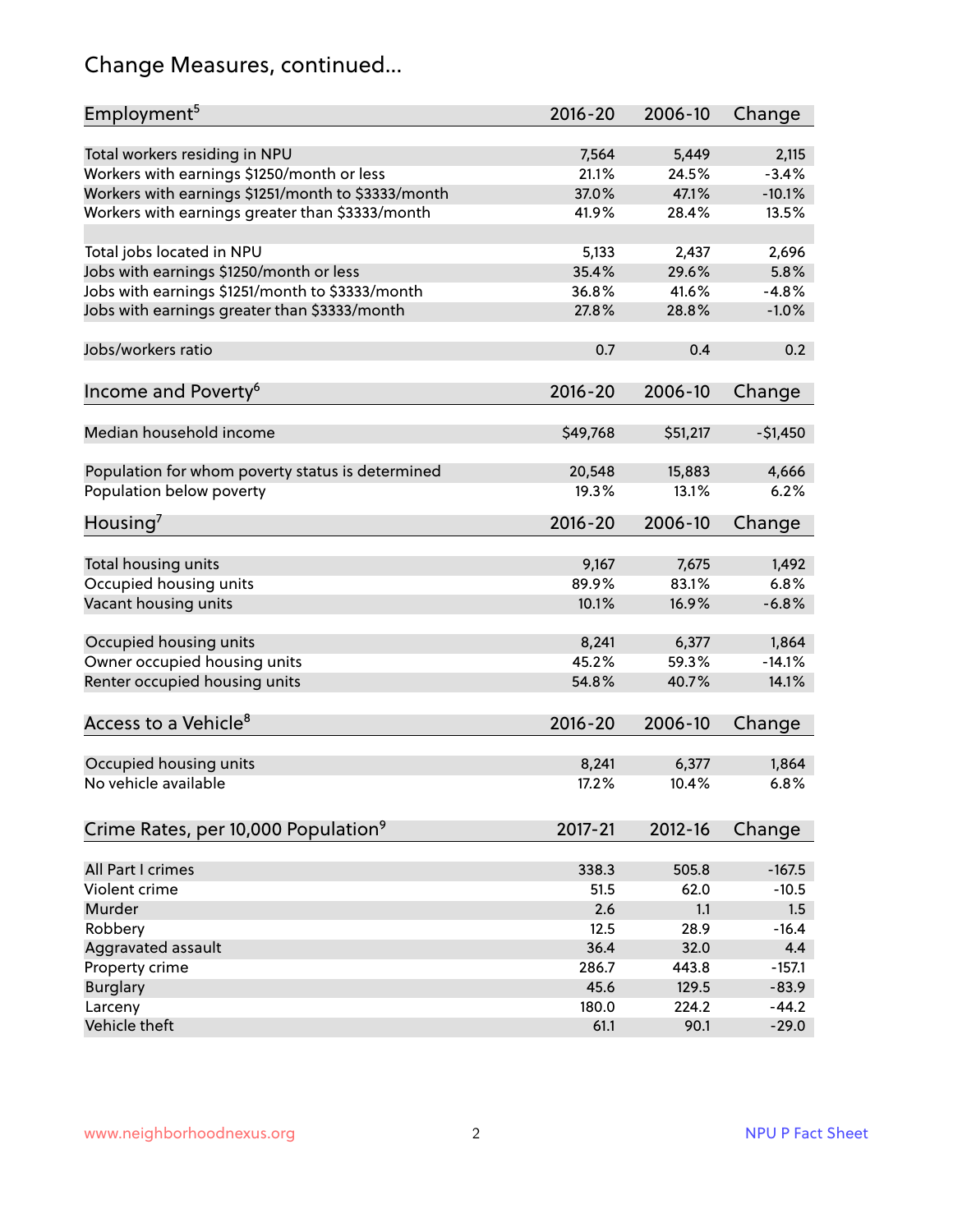## Current Data: Demographic

| Sex and Age, 2016-20 <sup>10</sup>                    | Estimate        | Margin of Error |
|-------------------------------------------------------|-----------------|-----------------|
| Total population                                      | 20,564          | $\pm 2,816$     |
| Male                                                  | 46.6%           | $\pm 2.7\%$     |
| Female                                                | 53.4%           | $\pm$ 5.1%      |
| Under 5 years                                         | 4.8%            | $\pm1.8\%$      |
| 5 to 9 years                                          | 7.4%            | $\pm 2.7\%$     |
| 10 to 14 years                                        | 6.9%            | $\pm 2.2\%$     |
| 15 to 19 years                                        | 4.3%            | $\pm1.7\%$      |
| 20 to 24 years                                        | 4.6%            | $\pm 2.7\%$     |
| 25 to 34 years                                        | 15.9%           | $\pm$ 3.7%      |
| 35 to 44 years                                        | 12.5%           | ±3.4%           |
| 45 to 54 years                                        | 16.7%           | $\pm 2.5\%$     |
| 55 to 59 years                                        | 4.5%            | $\pm 1.5\%$     |
| 60 to 64 years                                        | 6.1%            | ±1.9%           |
| 65 to 74 years                                        | 9.1%            | $\pm 1.3\%$     |
| 75 to 84 years                                        | 6.0%            | $\pm 3.0\%$     |
| 85 years and over                                     | 1.2%            | $\pm$ 0.6%      |
| Median age (years)                                    | 41.8            | $\pm$ 0.5       |
| Race and Ethnicity, 2016-20 <sup>11</sup>             | <b>Estimate</b> | Margin of Error |
| Total population                                      | 20,564          | $\pm 2,816$     |
| Hispanic or Latino (of any race)                      | 0.9%            | $\pm 1.2\%$     |
| Not Hispanic or Latino                                | 99.1%           | $\pm 1.5\%$     |
| White alone                                           | 2.4%            | $\pm1.8\%$      |
| Black or African American alone                       | 93.9%           | $\pm$ 6.0%      |
| American Indian and Alaska Native alone               | 1.1%            | $\pm$ 0.7%      |
| Asian alone                                           | 0.5%            | $\pm$ 0.7%      |
| Native Hawaiian and other Pacific Islander alone      | 0.0%            | $\pm$ 0.2%      |
| Some other race alone                                 | 0.2%            | $\pm$ 0.2%      |
| Two or more races                                     | 1.0%            | $\pm$ 0.8%      |
| U.S. Citizenship Status, 2016-20 <sup>12</sup>        | Estimate        | Margin of Error |
| Foreign-born population                               | 742             | $\pm$ 535       |
| Naturalized U.S. citizen                              | 59.5%           | ±58.8%          |
| Not a U.S. citizen                                    | 40.5%           | $\pm$ 51.2%     |
| Citizen, Voting Age Population, 2016-20 <sup>13</sup> | <b>Estimate</b> | Margin of Error |
| Citizen, 18 and over population                       | 15,681          | $\pm$ 1,714     |
| Male                                                  | 44.4%           | $\pm$ 4.6%      |
| Female                                                | 55.6%           | $\pm$ 6.1%      |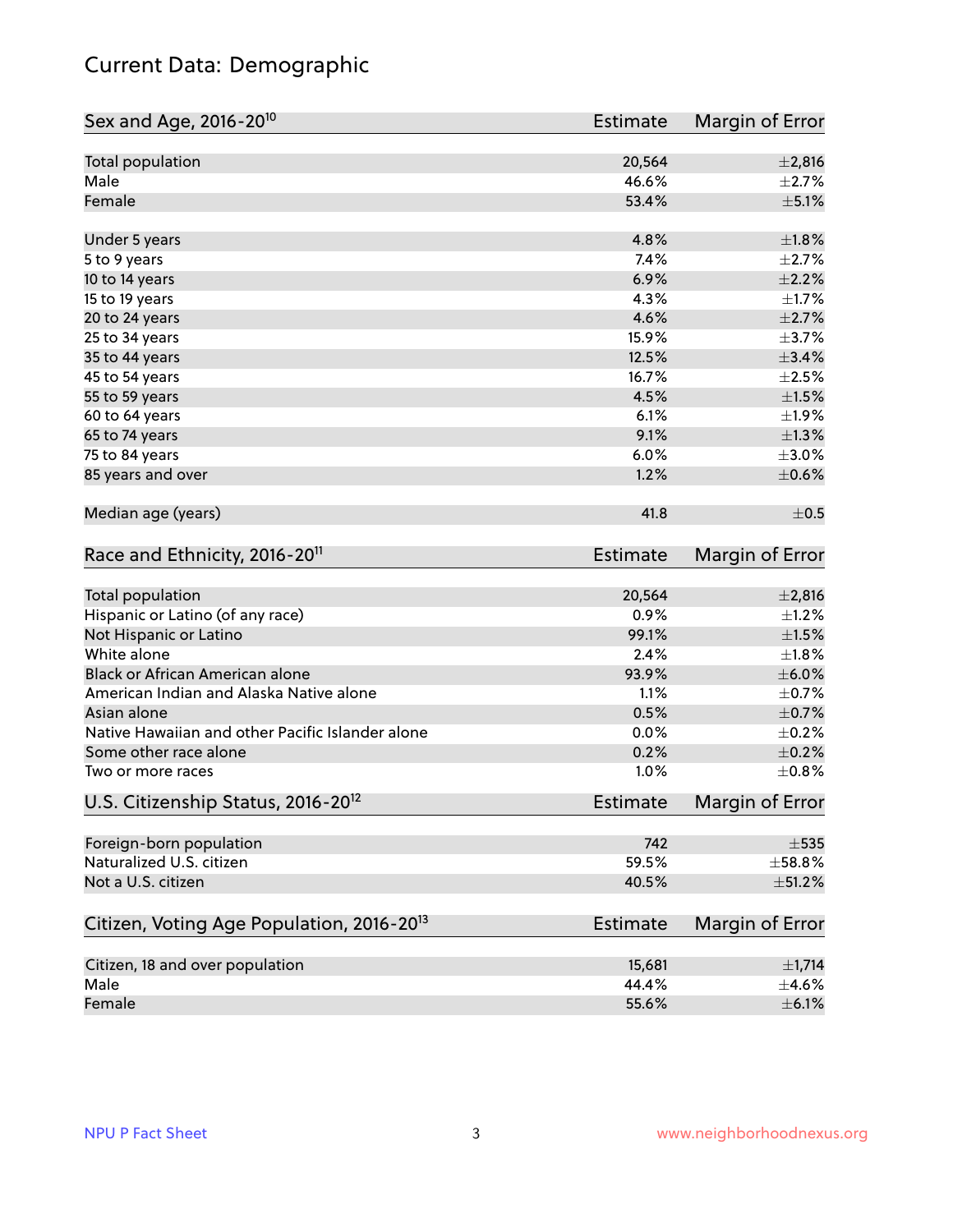#### Current Data: Economic

| Income, 2016-20 <sup>14</sup>                           | <b>Estimate</b> | Margin of Error |
|---------------------------------------------------------|-----------------|-----------------|
| All households                                          | 8,241           | $\pm$ 926       |
| Less than \$10,000                                      | 6.6%            | $\pm 2.7\%$     |
| \$10,000 to \$14,999                                    | 6.4%            | $\pm$ 3.2%      |
| \$15,000 to \$24,999                                    | 12.9%           | $\pm$ 8.1%      |
|                                                         |                 |                 |
| \$25,000 to \$34,999                                    | 10.0%           | $\pm$ 3.9%      |
| \$35,000 to \$49,999                                    | 14.3%           | $\pm$ 6.6%      |
| \$50,000 to \$74,999                                    | 19.6%           | $\pm 4.6\%$     |
| \$75,000 to \$99,999                                    | 14.1%           | $\pm 4.6\%$     |
| \$100,000 to \$149,999                                  | 11.0%           | $\pm$ 4.0%      |
| \$150,000 to \$199,999                                  | 2.4%            | $\pm 1.5\%$     |
| \$200,000 or more                                       | 2.6%            | ±1.4%           |
| Median household income (dollars)                       | \$49,768        | $\pm$ 2,288     |
| Mean household income (dollars)                         | \$62,486        | $\pm$ 3,114     |
| Households with earnings                                | 69.6%           | $\pm$ 5.7%      |
| Mean earnings (dollars)                                 | \$65,388        | ±5,096          |
| Households with Social Security                         | 36.5%           | $\pm$ 7.4%      |
| Mean Social Security income (dollars)                   | \$16,332        | $\pm$ 1,592     |
| Households with retirement income                       | 29.7%           | $\pm$ 8.3%      |
| Mean retirement income (dollars)                        | \$25,038        | ±10,045         |
| Households with Supplemental Security Income            | 7.5%            | $\pm$ 3.7%      |
| Mean Supplemental Security Income (dollars)             | \$9,543         | ±3,825          |
| Households with cash public assistance income           | 3.1%            | ±2.8%           |
| Mean cash public assistance income (dollars)            | \$1,634         | $\pm$ 843       |
| Households with Food Stamp/SNAP benefits in the past 12 | 25.3%           | $\pm$ 7.7%      |
| months                                                  |                 |                 |
| Family households                                       | 4,277           | $\pm$ 580       |
| Less than \$10,000                                      | 7.3%            | ±4.3%           |
| \$10,000 to \$14,999                                    | 4.9%            | $\pm$ 3.7%      |
| \$15,000 to \$24,999                                    | 6.5%            | ±4.4%           |
| \$25,000 to \$34,999                                    | 11.6%           | $\pm$ 6.0%      |
| \$35,000 to \$49,999                                    | 14.2%           | ±6.8%           |
| \$50,000 to \$74,999                                    | 20.6%           | $\pm$ 6.6%      |
| \$75,000 to \$99,999                                    | 14.0%           | $\pm$ 8.1%      |
| \$100,000 to \$149,999                                  | 11.8%           | $\pm$ 4.6%      |
| \$150,000 to \$199,999                                  | 4.5%            | ±2.9%           |
| \$200,000 or more                                       | 4.6%            | $\pm 2.6\%$     |
| Median family income (dollars)                          | \$60,534        | $\pm$ 4,208     |
| Mean family income (dollars)                            | \$73,747        | $\pm$ 9,164     |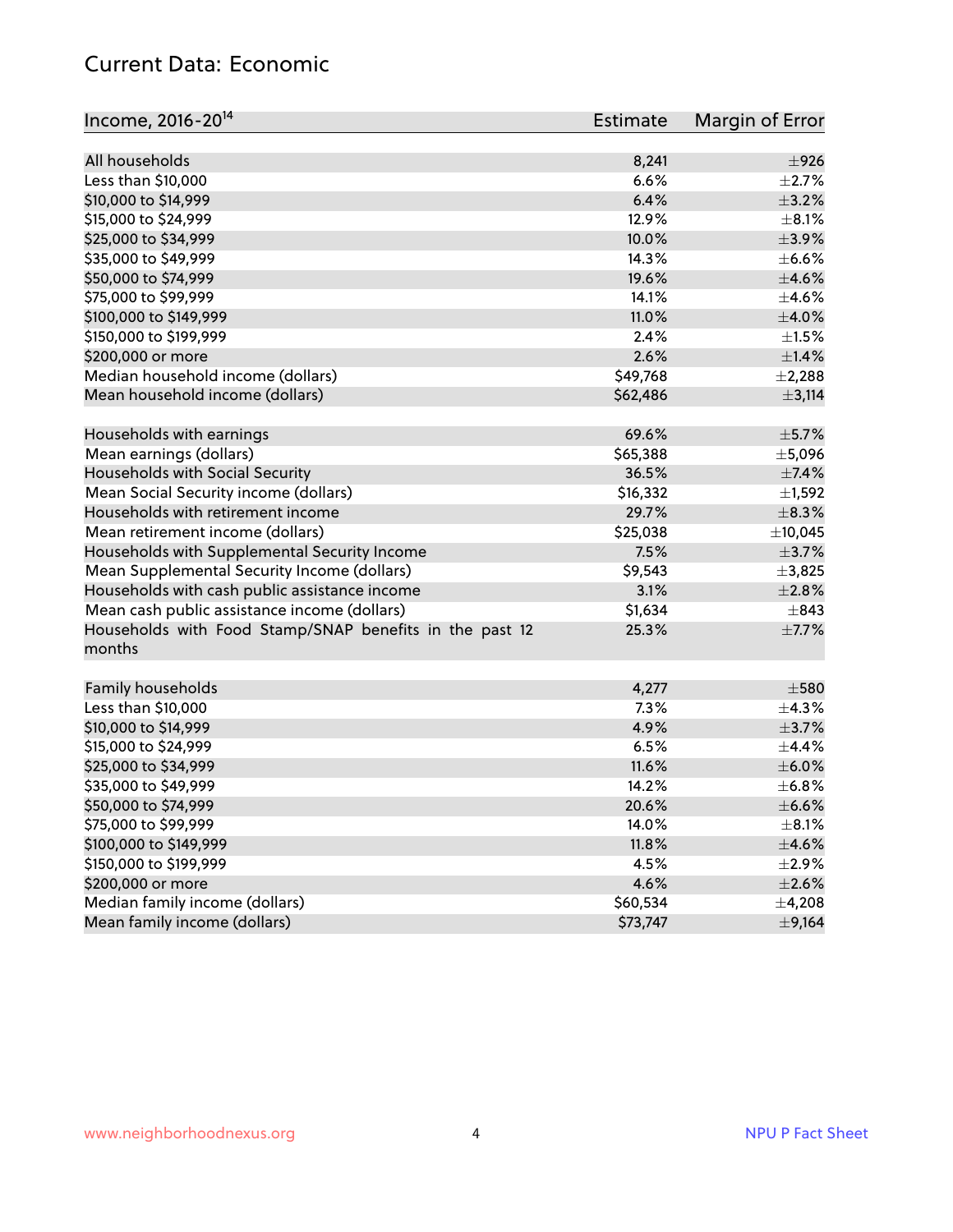## Current Data: Economic, continued...

| Income, 2016-20, continued <sup>15</sup>                                                   | Estimate        | Margin of Error        |
|--------------------------------------------------------------------------------------------|-----------------|------------------------|
|                                                                                            |                 |                        |
| Nonfamily households                                                                       | 3,964           | $\pm$ 867              |
| Median nonfamily income (dollars)                                                          | \$37,402        | ±1,594                 |
| Mean nonfamily income (dollars)                                                            | \$45,110        | ±13,494                |
| Median earnings for workers (dollars)                                                      | \$32,696        | $\pm$ 1,096            |
| Median earnings for male full-time, year-round workers                                     | \$38,116        | ±1,194                 |
| (dollars)                                                                                  |                 |                        |
| Median earnings for female full-time, year-round workers<br>(dollars)                      | \$38,112        | ±1,260                 |
| Per capita income (dollars)                                                                | \$27,811        | ±5,242                 |
|                                                                                            |                 |                        |
| Families Below Poverty Level, 2016-20 <sup>16</sup>                                        | <b>Estimate</b> | <b>Margin of Error</b> |
| <b>All Families</b>                                                                        |                 | $\pm$ 580              |
|                                                                                            | 4,277           |                        |
| Percent below poverty                                                                      | 17.5%           | $\pm$ 6.5%             |
| Families with related children under 18 years                                              | 2,170           | $\pm$ 541              |
| Percent below poverty                                                                      | 29.4%           | ±10.4%                 |
| Families with related children under 5 years only                                          | 310             | $\pm$ 189              |
| Percent below poverty                                                                      | 31.0%           | ±32.7%                 |
| Married couple families                                                                    | 1,651           | $\pm$ 383              |
| Percent below poverty                                                                      | 5.3%            | ±6.3%                  |
| Married couple families with related children under 18 years                               | 411             | $\pm$ 194              |
| Percent below poverty                                                                      | 8.3%            | $\pm$ 17.5%            |
| Married couple families with related children under 5 years                                | 62              | $\pm$ 89               |
| Percent below poverty                                                                      | 55.5%           | ±88.4%                 |
|                                                                                            |                 |                        |
| Families with female householder, no spouse present                                        | 2,256           | $\pm$ 532              |
| Percent below poverty                                                                      | 28.3%           | ±10.2%                 |
| Families with female householder, no spouse present with                                   | 1,510           | $\pm$ 479              |
| related children under 18 years                                                            |                 |                        |
| Percent below poverty                                                                      | 38.5%           | ±12.3%                 |
| Families with female householder, no spouse present with<br>related children under 5 years | 175             | $\pm$ 129              |
| Percent below poverty                                                                      | 35.3%           | ±40.2%                 |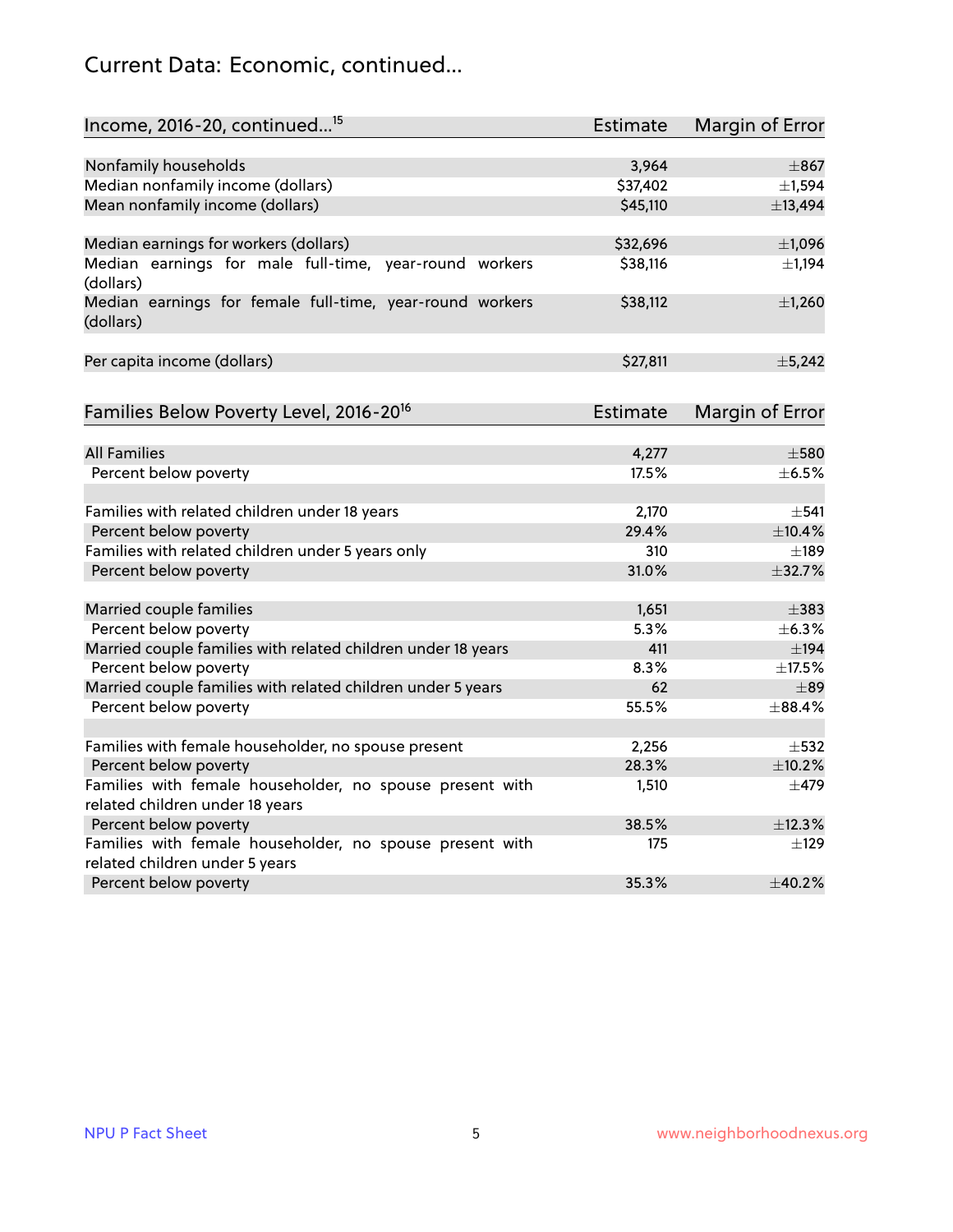#### Current Data: Economic, continued...

| People Below Poverty Level, 2016-20 <sup>17</sup> | <b>Estimate</b> | Margin of Error |
|---------------------------------------------------|-----------------|-----------------|
|                                                   |                 |                 |
| Total population                                  | 20,548          | ±2,813          |
| Percent below poverty                             | 19.3%           | $\pm$ 7.1%      |
| Population under 18 years                         | 4,568           | $\pm$ 971       |
| Percent below poverty                             | 40.9%           | ±12.4%          |
| Population 18 years and over                      | 15,981          | ±1,752          |
| Percent below poverty                             | 13.2%           | $\pm$ 3.6%      |
| Population 18 to 64 years                         | 12,614          | $\pm$ 1,590     |
| Percent below poverty                             | 15.1%           | $\pm$ 4.4%      |
| Population 65 years and over                      | 3,367           | $\pm 736$       |
| Percent below poverty                             | 5.8%            | ±3.4%           |

| Poverty by Race/Ethnicity, 2016-20 <sup>18</sup> | Estimate | Margin of Error |
|--------------------------------------------------|----------|-----------------|
|                                                  |          |                 |
| Non-Hispanic White population                    | 496      | $\pm$ 369       |
| Percent below poverty                            | 9.6%     | ±11.9%          |
| <b>Black population</b>                          | 19,335   | $\pm$ 2,929     |
| Percent below poverty                            | 20.0%    | $\pm$ 7.4%      |
| Asian population                                 | 98       | $\pm$ 148       |
| Percent below poverty                            | $0.0\%$  | $\pm$ 36.0%     |
| Hispanic or Latino population                    | 188      | $\pm 246$       |
| Percent below poverty                            | $0.0\%$  | $\pm$ 18.7%     |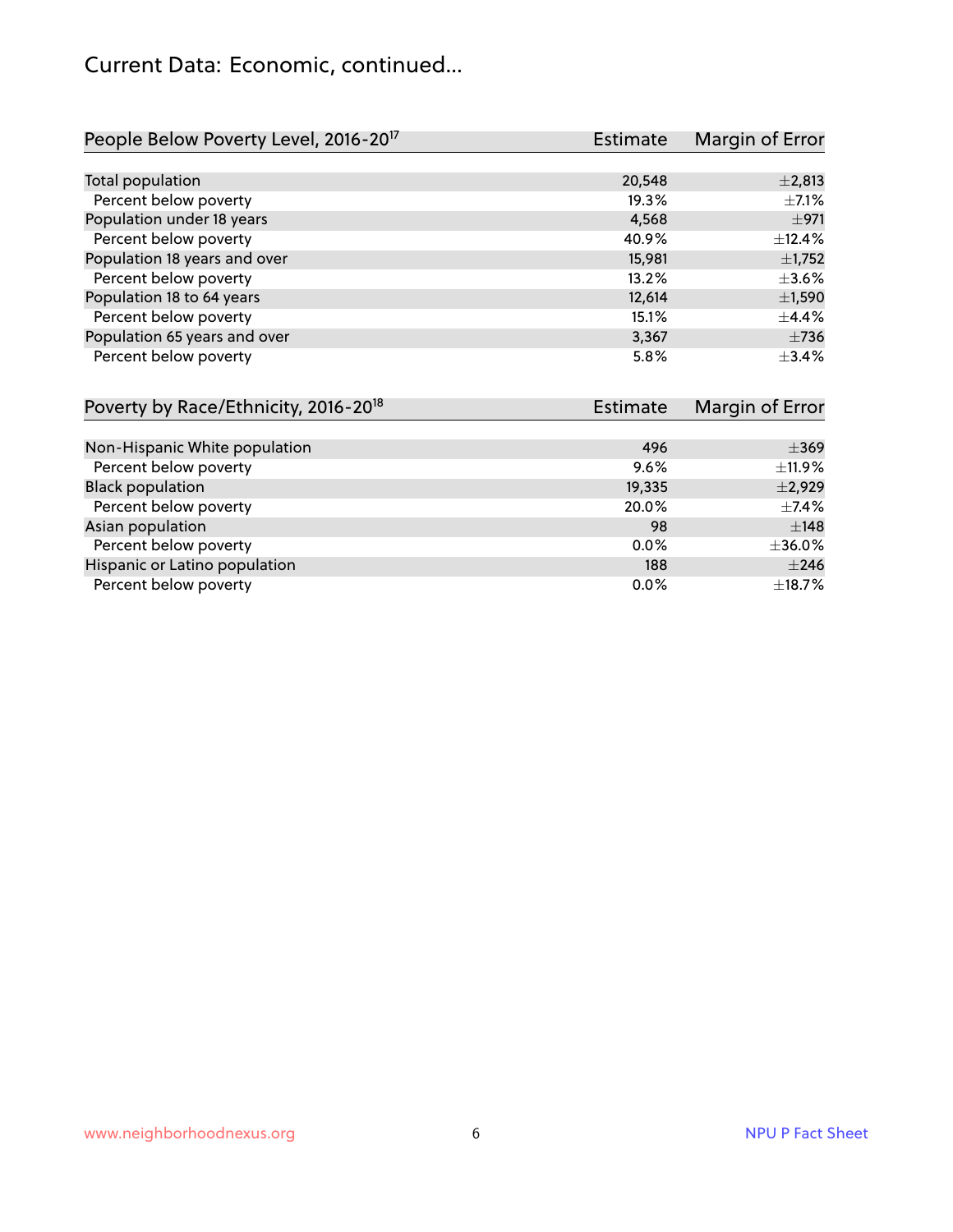## Current Data: Employment

| Employment Status, 2016-20 <sup>19</sup>                                    | Estimate        | Margin of Error |
|-----------------------------------------------------------------------------|-----------------|-----------------|
|                                                                             |                 |                 |
| Population 16 years and over                                                | 16,508          | $\pm 2,079$     |
| In labor force                                                              | 62.9%           | $\pm$ 3.5%      |
| Civilian labor force                                                        | 62.9%           | $\pm 3.5\%$     |
| Employed                                                                    | 60.2%           | $\pm$ 3.9%      |
| Unemployed                                                                  | 2.7%            | $\pm 2.0\%$     |
| <b>Armed Forces</b>                                                         | 0.0%            | $\pm 1.0\%$     |
| Not in labor force                                                          | 37.1%           | $\pm$ 4.1%      |
|                                                                             |                 |                 |
| Civilian labor force                                                        | 10,388          | $\pm$ 1,432     |
| <b>Unemployment Rate</b>                                                    | 4.3%            | $\pm$ 3.1%      |
| Females 16 years and over                                                   | 9,053           | ±1,391          |
| In labor force                                                              | 61.8%           | $\pm$ 5.5%      |
| Civilian labor force                                                        | 61.8%           | $\pm$ 5.5%      |
| Employed                                                                    | 58.4%           | $\pm$ 6.0%      |
|                                                                             |                 |                 |
| Own children of the householder under 6 years                               | 1,143           | ±462            |
| All parents in family in labor force                                        | 83.9%           | $\pm 21.9\%$    |
|                                                                             |                 |                 |
| Own children of the householder 6 to 17 years                               | 2,939           | $\pm$ 887       |
| All parents in family in labor force                                        | 81.9%           | ±13.2%          |
|                                                                             |                 |                 |
| Industry, 2016-20 <sup>20</sup>                                             | <b>Estimate</b> | Margin of Error |
|                                                                             |                 |                 |
| Civilian employed population 16 years and over                              | 9,946           | $\pm$ 1,405     |
| Agriculture, forestry, fishing and hunting, and mining                      | 0.2%            | $\pm$ 0.6%      |
| Construction                                                                | 8.7%            | $\pm$ 5.7%      |
| Manufacturing                                                               | 4.5%            | $\pm 2.4\%$     |
| Wholesale trade                                                             | 0.3%            | $\pm$ 0.6%      |
| Retail trade                                                                | 9.1%            | $\pm$ 4.2%      |
| Transportation and warehousing, and utilities                               | 8.9%            | ±2.9%           |
| Information                                                                 | 2.2%            | ±1.6%           |
| Finance and insurance, and real estate and rental and leasing               | 5.0%            | $\pm 2.7\%$     |
| Professional, scientific, and management, and administrative                | 19.2%           | ±6.3%           |
| and waste management services                                               |                 |                 |
| Educational services, and health care and social assistance                 | 26.2%           | ±6.9%           |
| Arts, entertainment, and recreation, and accommodation and<br>food services | 7.0%            | $\pm 2.8\%$     |
| Other services, except public administration                                | 3.5%            | ±2.4%           |
| Public administration                                                       | 5.3%            | $\pm 2.8\%$     |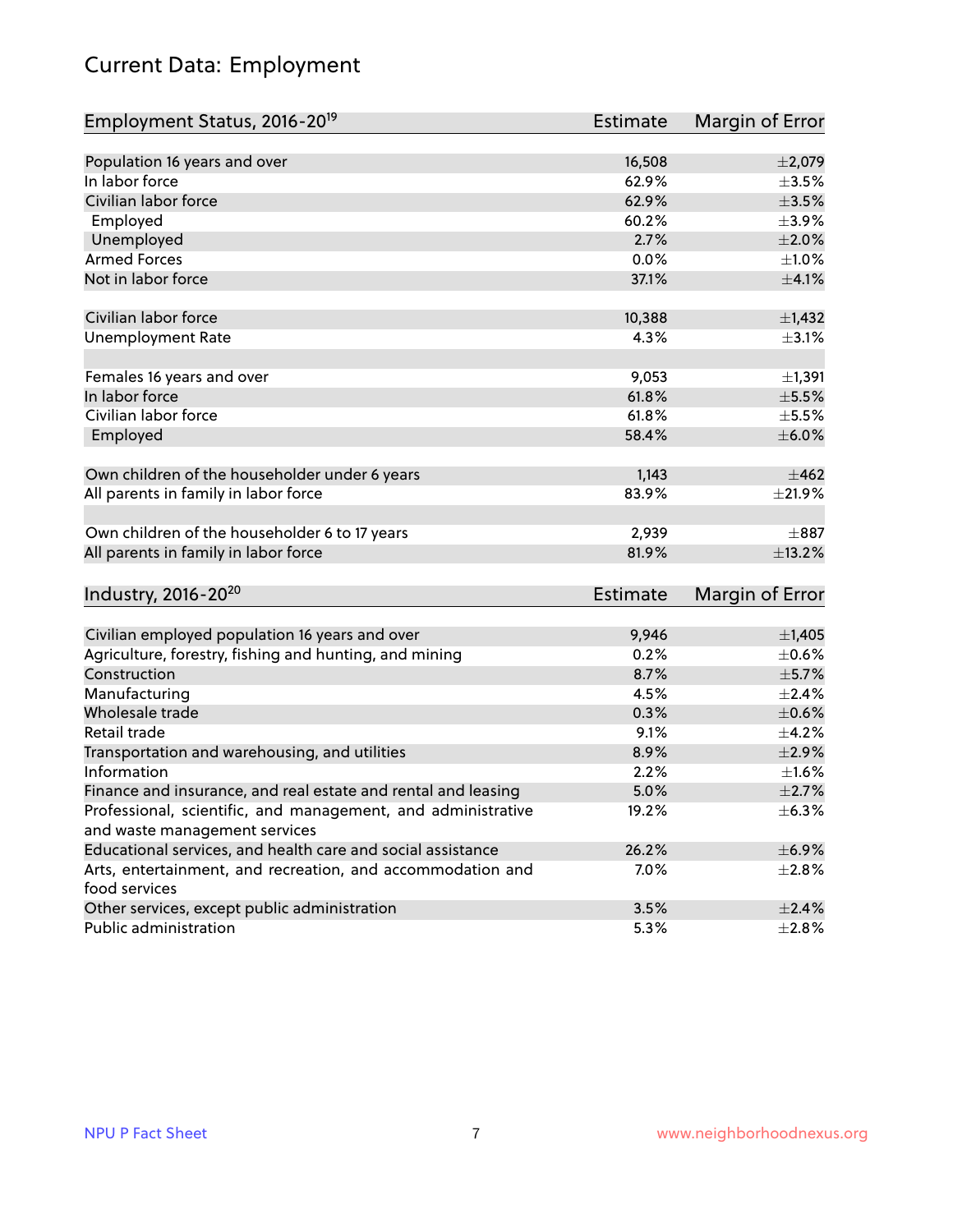## Current Data: Employment, continued...

| Occupation, 2016-20 <sup>21</sup>                                                 | <b>Estimate</b> | Margin of Error |
|-----------------------------------------------------------------------------------|-----------------|-----------------|
| Civilian employed population 16 years and over                                    | 9,946           | ±1,405          |
| Management, business, science, and arts occupations                               | 40.2%           | $\pm$ 7.1%      |
| Service occupations                                                               | 17.0%           | $\pm$ 6.0%      |
| Sales and office occupations                                                      | 19.9%           | $\pm$ 5.2%      |
| Natural resources, construction, and maintenance occupations                      | 11.3%           | $\pm$ 5.7%      |
| Production, transportation, and material moving occupations                       | 11.5%           | ±3.8%           |
| Class of Worker, 2016-20 <sup>22</sup>                                            | <b>Estimate</b> | Margin of Error |
|                                                                                   | 9,946           | $\pm$ 1,405     |
| Civilian employed population 16 years and over<br>Private wage and salary workers | 77.4%           | $\pm$ 8.7%      |
| Government workers                                                                | 16.9%           | $\pm$ 4.9%      |
|                                                                                   |                 |                 |
| Self-employed in own not incorporated business workers                            | 5.8%            | ±2.4%           |
| Unpaid family workers                                                             | 0.0%            | $\pm$ 0.5%      |
| Job Flows, 2019 <sup>23</sup>                                                     |                 | 2019            |
| Total Jobs in NPU                                                                 |                 | 5,133           |
| Held by residents of NPU                                                          |                 | 1.9%            |
| Held by non-residents of NPU                                                      |                 | 98.1%           |
|                                                                                   |                 |                 |
| Jobs by Industry Sector, 2019 <sup>24</sup>                                       |                 | 2019            |
| Total Jobs in NPU                                                                 |                 | 5,133           |
| <b>Goods Producing sectors</b>                                                    |                 | 3.0%            |
| Trade, Transportation, and Utilities sectors                                      |                 | 24.8%           |
| All Other Services sectors                                                        |                 | 72.2%           |
| Total Jobs in NPU held by NPU residents                                           |                 | 100             |
| <b>Goods Producing sectors</b>                                                    |                 | 4.0%            |
| Trade, Transportation, and Utilities sectors                                      |                 | 13.0%           |
| All Other Services sectors                                                        |                 | 83.0%           |
| Jobs by Earnings, 2019 <sup>25</sup>                                              |                 | 2019            |
| Total Jobs in NPU                                                                 |                 | 5,133           |
| Jobs with earnings \$1250/month or less                                           |                 | 35.4%           |
| Jobs with earnings \$1251/month to \$3333/month                                   |                 | 36.8%           |
| Jobs with earnings greater than \$3333/month                                      |                 | 27.8%           |
|                                                                                   |                 |                 |
| Total Jobs in NPU held by NPU residents                                           |                 | 100             |
| Jobs with earnings \$1250/month or less                                           |                 | 43.0%           |
| Jobs with earnings \$1251/month to \$3333/month                                   |                 | 37.0%           |
| Jobs with earnings greater than \$3333/month                                      |                 | 20.0%           |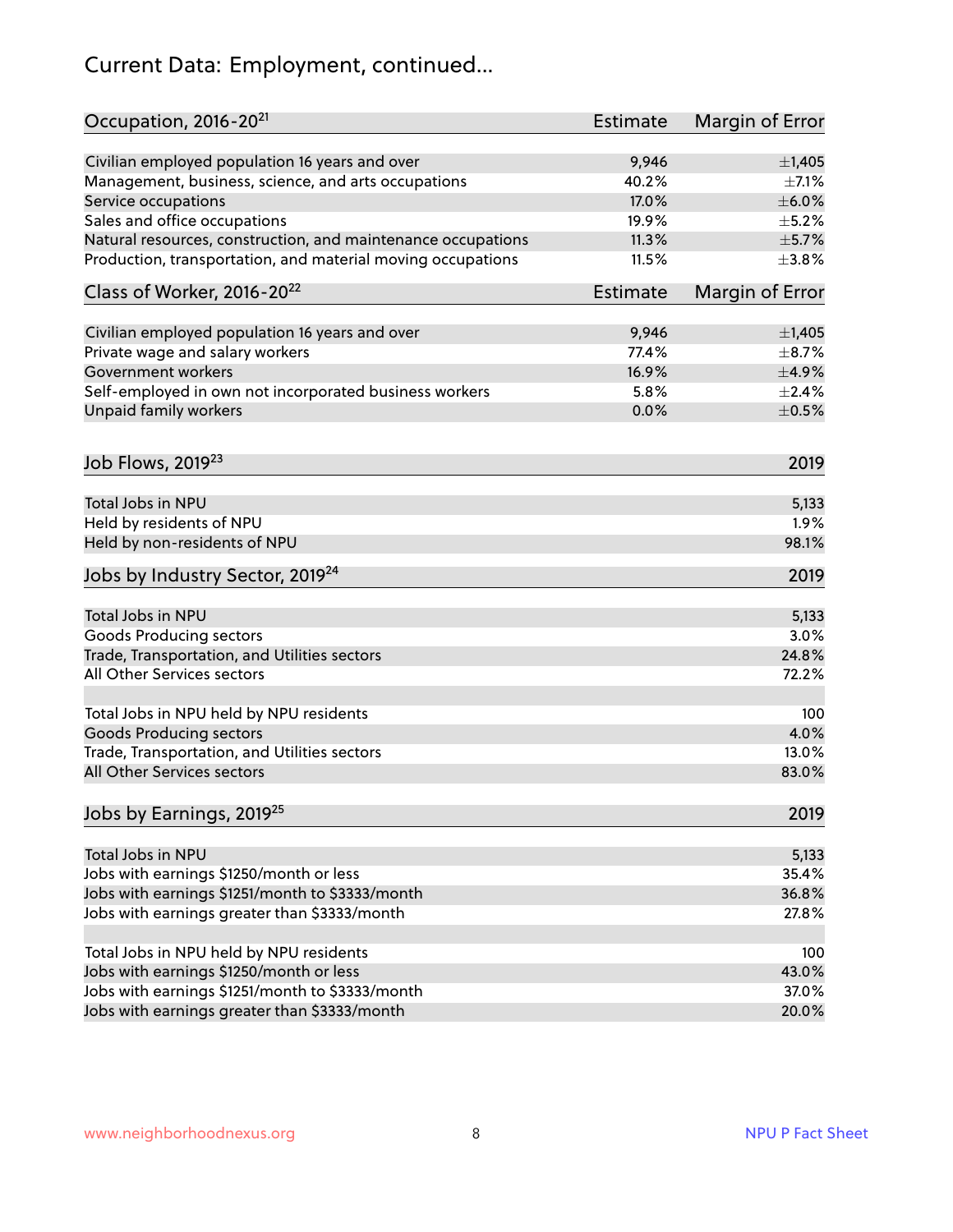## Current Data: Employment, continued...

| Jobs by Age of Worker, 2019 <sup>26</sup> | 2019  |
|-------------------------------------------|-------|
|                                           |       |
| Total Jobs in NPU                         | 5,133 |
| Jobs with workers age 29 or younger       | 31.4% |
| Jobs with workers age 30 to 54            | 53.8% |
| Jobs with workers age 55 or older         | 14.8% |
|                                           |       |
| Total Jobs in NPU held by NPU residents   | 100   |
| Jobs with workers age 29 or younger       | 24.0% |
| Jobs with workers age 30 to 54            | 57.0% |
| Jobs with workers age 55 or older         | 19.0% |

#### Current Data: Education

| School Enrollment, 2016-20 <sup>27</sup>       | Estimate | Margin of Error |
|------------------------------------------------|----------|-----------------|
|                                                |          |                 |
| Population 3 years and over enrolled in school | 5,437    | $\pm$ 1,360     |
| Nursery school, preschool                      | 3.5%     | $\pm 2.6\%$     |
| Kindergarten                                   | 3.4%     | $+2.9%$         |
| Elementary school (grades 1-8)                 | 48.1%    | $\pm$ 9.0%      |
| High school (grades 9-12)                      | 13.3%    | $\pm$ 5.7%      |
| College or graduate school                     | 31.6%    | $+9.3%$         |

| Educational Attainment, 2016-20 <sup>28</sup> | Estimate | Margin of Error |
|-----------------------------------------------|----------|-----------------|
|                                               |          |                 |
| Population 25 years and over                  | 14,818   | $\pm$ 1,817     |
| Less than 9th grade                           | 1.7%     | $\pm 1.9\%$     |
| 9th to 12th grade, no diploma                 | 7.6%     | $\pm 2.4\%$     |
| High school graduate (includes equivalency)   | 28.0%    | $\pm$ 5.6%      |
| Some college, no degree                       | 20.7%    | $\pm$ 3.7%      |
| Associate's degree                            | 9.8%     | $\pm$ 4.1%      |
| Bachelor's degree                             | 18.9%    | $\pm$ 5.9%      |
| Graduate or professional degree               | 13.2%    | $\pm 3.0\%$     |
|                                               |          |                 |
| Percent high school graduate or higher        | 90.7%    | $\pm$ 3.1%      |
| Percent bachelor's degree or higher           | 32.2%    | $\pm$ 6.0%      |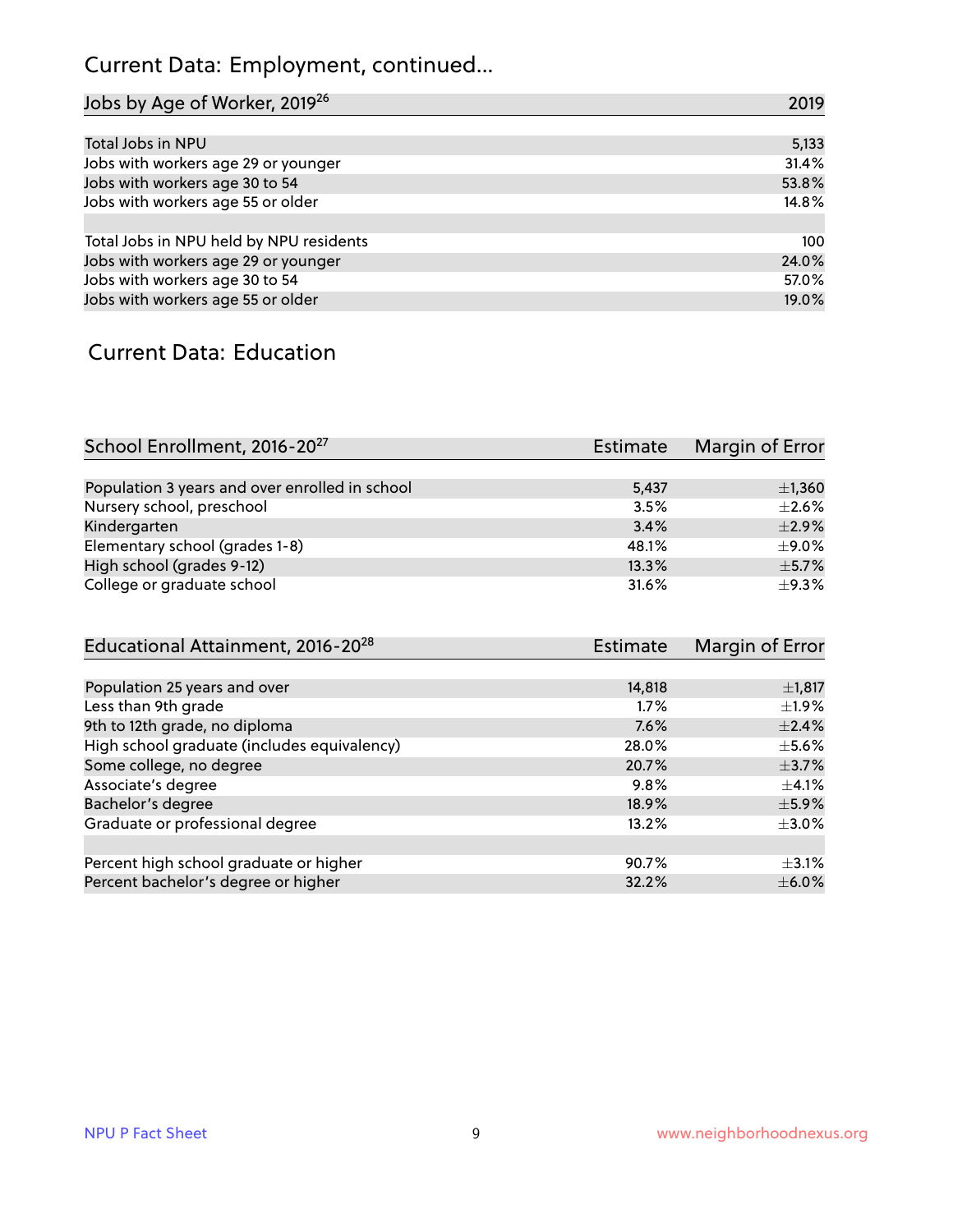#### Current Data: Housing

| Households by Type, 2016-20 <sup>29</sup>            | <b>Estimate</b> | Margin of Error |
|------------------------------------------------------|-----------------|-----------------|
|                                                      |                 |                 |
| <b>Total households</b>                              | 8,241           | $\pm$ 926       |
| Family households (families)                         | 51.9%           | $\pm$ 3.9%      |
| With own children under 18 years                     | 17.6%           | $\pm 4.0\%$     |
| Married-couple family                                | 20.0%           | $\pm$ 3.9%      |
| With own children of the householder under 18 years  | 4.7%            | $\pm 2.2\%$     |
| Male householder, no spouse present, family          | 4.5%            | $\pm 2.2\%$     |
| With own children of the householder under 18 years  | 2.7%            | $\pm1.8\%$      |
| Female householder, no spouse present, family        | 27.4%           | $\pm$ 5.7%      |
| With own children of the householder under 18 years  | 10.2%           | $\pm$ 3.1%      |
| Nonfamily households                                 | 48.1%           | $\pm$ 9.0%      |
| Householder living alone                             | 41.9%           | $\pm$ 9.7%      |
| 65 years and over                                    | 13.8%           | ±7.4%           |
|                                                      |                 |                 |
| Households with one or more people under 18 years    | 26.3%           | $\pm$ 5.8%      |
| Households with one or more people 65 years and over | 31.1%           | $\pm$ 7.2%      |
| Average household size                               | 2.50            | $\pm$ 0.20      |
| Average family size                                  | 3.51            | $\pm$ 0.44      |
| Housing Occupancy, 2016-20 <sup>30</sup>             | <b>Estimate</b> | Margin of Error |
|                                                      |                 |                 |
| Total housing units                                  | 9,167           | $\pm$ 899       |
| Occupied housing units                               | 89.9%           | $\pm$ 4.9%      |
| Vacant housing units                                 | 10.1%           | $\pm$ 3.3%      |
| Homeowner vacancy rate                               | 1.8             | ±1.9            |
| Rental vacancy rate                                  | 10.1            | ±4.6            |
| Units in Structure, 2016-20 <sup>31</sup>            | <b>Estimate</b> | Margin of Error |
|                                                      |                 |                 |
| Total housing units<br>1-unit, detached              | 9,167           | $\pm$ 899       |
|                                                      | 47.5%           | $\pm$ 3.2%      |
| 1-unit, attached                                     | 6.3%            | $\pm 2.7\%$     |
| 2 units                                              | 0.9%            | $\pm$ 1.2%      |
| 3 or 4 units                                         | 6.4%            | ±4.8%           |
| 5 to 9 units                                         | 7.7%            | $\pm$ 2.7%      |
| 10 to 19 units                                       | 11.5%           | $\pm$ 3.5%      |
| 20 or more units                                     | 18.6%           | $\pm$ 7.6%      |
| Mobile home                                          | 1.2%            | ±1.3%           |
| Boat, RV, van, etc.                                  | 0.0%            | $\pm$ 0.4%      |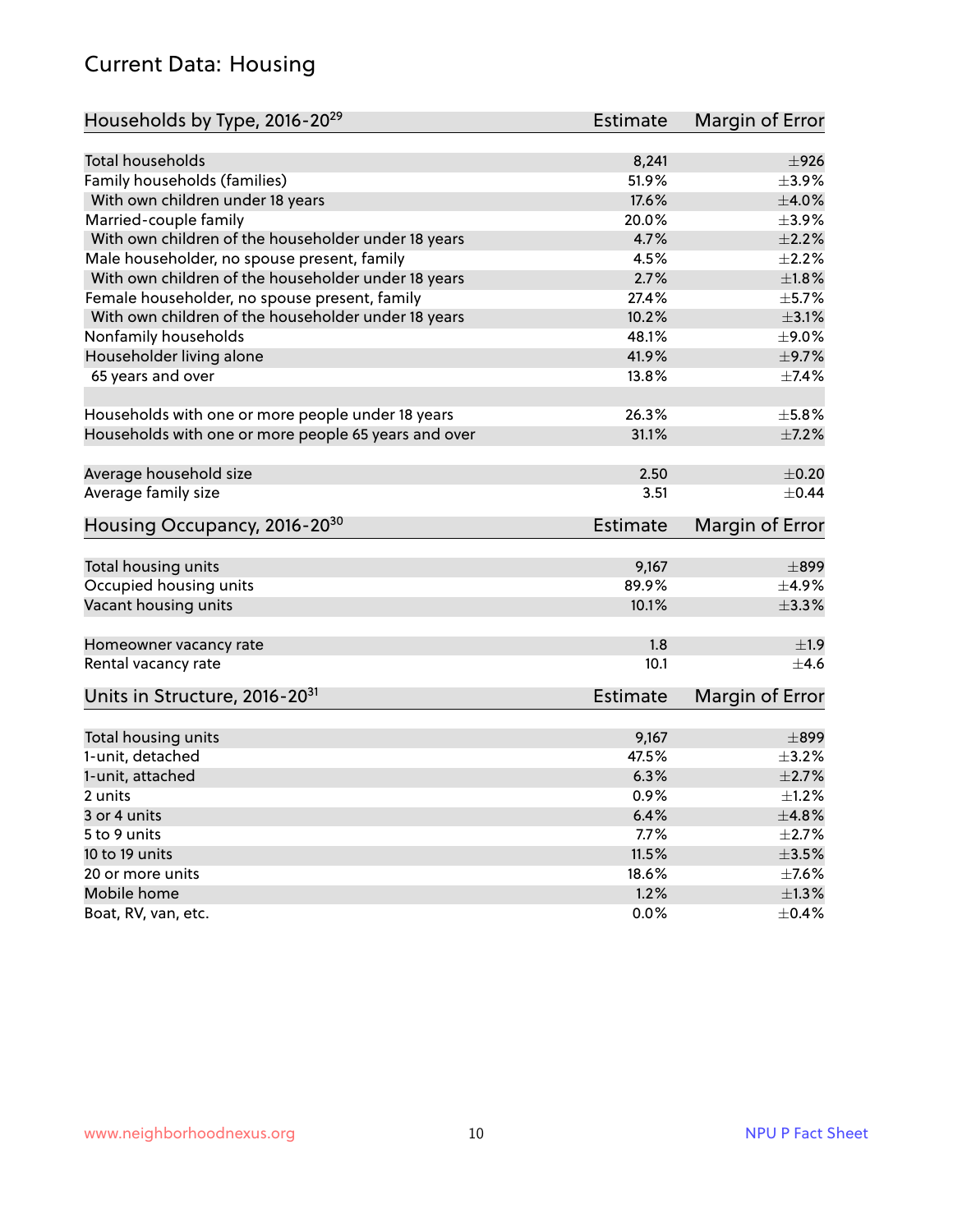#### Current Data: Housing, continued...

| Year Structure Built, 2016-20 <sup>32</sup>    | <b>Estimate</b> | Margin of Error |
|------------------------------------------------|-----------------|-----------------|
| Total housing units                            | 9,167           | $\pm$ 899       |
| Built 2014 or later                            | 1.4%            | $\pm 1.2\%$     |
| Built 2010 to 2013                             | 4.7%            | $\pm 2.7\%$     |
| Built 2000 to 2009                             | 30.0%           | $\pm 8.0\%$     |
| Built 1990 to 1999                             | 14.1%           | ±4.3%           |
| Built 1980 to 1989                             | 6.8%            | $\pm 2.5\%$     |
| Built 1970 to 1979                             | 12.3%           | $\pm 3.8\%$     |
| Built 1960 to 1969                             | 22.6%           | $\pm$ 5.7%      |
| Built 1950 to 1959                             | 6.2%            | $\pm 2.4\%$     |
| Built 1940 to 1949                             | 1.6%            | $\pm 1.6\%$     |
| Built 1939 or earlier                          | 0.3%            | $\pm$ 0.5%      |
| Housing Tenure, 2016-2033                      | <b>Estimate</b> | Margin of Error |
|                                                |                 |                 |
| Occupied housing units                         | 8,241           | $\pm$ 926       |
| Owner-occupied                                 | 45.2%           | $\pm 2.0\%$     |
| Renter-occupied                                | 54.8%           | ±9.3%           |
| Average household size of owner-occupied unit  | 2.68            | $\pm$ 0.30      |
| Average household size of renter-occupied unit | 2.35            | $\pm$ 0.18      |
| Residence 1 Year Ago, 2016-20 <sup>34</sup>    | <b>Estimate</b> | Margin of Error |
|                                                |                 | $\pm$ 2,787     |
| Population 1 year and over<br>Same house       | 20,350<br>88.9% | $\pm 2.7\%$     |
| Different house in the U.S.                    | 11.0%           | $\pm 4.5\%$     |
|                                                | 4.2%            | $\pm 2.2\%$     |
| Same county                                    | 6.8%            | $\pm 4.0\%$     |
| Different county<br>Same state                 | 4.4%            | $\pm$ 3.5%      |
| <b>Different state</b>                         | 2.4%            | $\pm 2.0\%$     |
| Abroad                                         | 0.1%            | $\pm$ 0.2%      |
|                                                |                 |                 |
| Value of Housing Unit, 2016-20 <sup>35</sup>   | Estimate        | Margin of Error |
| Owner-occupied units                           | 3,722           | $\pm$ 449       |
| Less than \$50,000                             | 7.2%            | $\pm$ 4.1%      |
| \$50,000 to \$99,999                           | 22.3%           | $\pm$ 8.9%      |
| \$100,000 to \$149,999                         | 15.1%           | $\pm$ 5.9%      |
| \$150,000 to \$199,999                         | 17.2%           | $\pm$ 5.5%      |
| \$200,000 to \$299,999                         | 27.4%           | $\pm$ 8.8%      |
| \$300,000 to \$499,999                         | 8.4%            | $\pm$ 4.6%      |
| \$500,000 to \$999,999                         | 1.7%            | $\pm$ 1.9%      |
| \$1,000,000 or more                            | 0.7%            | $\pm 1.7\%$     |
|                                                |                 |                 |
| Mortgage Status, 2016-20 <sup>36</sup>         | <b>Estimate</b> | Margin of Error |
| Owner-occupied units                           | 3,722           | $\pm$ 449       |
| Housing units with a mortgage                  | 72.9%           | $\pm$ 9.0%      |
| Housing units without a mortgage               | 27.1%           | $\pm$ 6.0%      |

Housing units without a mortgage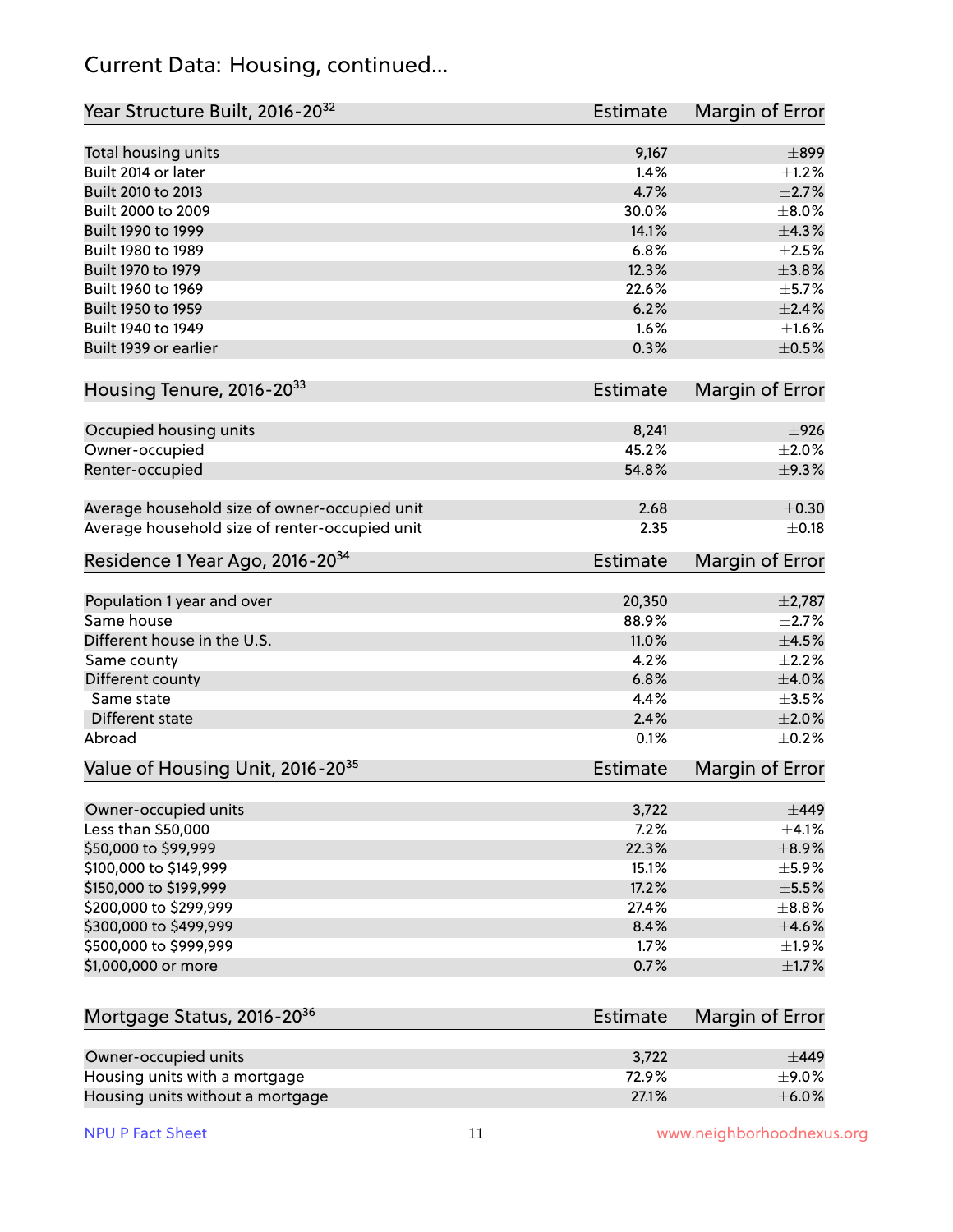## Current Data: Housing, continued...

| Selected Monthly Owner Costs, 2016-20 <sup>37</sup> | Estimate | Margin of Error |
|-----------------------------------------------------|----------|-----------------|
|                                                     |          |                 |
| Housing units with a mortgage                       | 2,712    | $\pm 468$       |
| Less than \$300                                     | 0.2%     | $\pm 1.9\%$     |
| \$300 to \$499                                      | 3.0%     | $\pm$ 3.1%      |
| \$500 to \$999                                      | 21.1%    | $\pm$ 8.8%      |
| \$1,000 to \$1,499                                  | 27.6%    | $\pm$ 7.5%      |
| \$1,500 to \$1,999                                  | 29.1%    | ±12.2%          |
| \$2,000 to \$2,999                                  | 14.7%    | ±6.8%           |
| \$3,000 or more                                     | 4.3%     | $\pm$ 4.3%      |
|                                                     |          |                 |
| Median (dollars)                                    | \$1,466  | $\pm$ 63        |
|                                                     |          |                 |
| Housing units without a mortgage                    | 1,010    | ±254            |
| Less than \$150                                     | 5.4%     | ±9.4%           |
| \$150 to \$249                                      | 14.4%    | ±10.3%          |
| \$250 to \$349                                      | 24.4%    | ±10.8%          |
| \$350 to \$499                                      | 20.6%    | $\pm$ 9.6%      |
| \$500 to \$699                                      | 25.3%    | ±13.6%          |
| \$700 or more                                       | 9.9%     | ±13.8%          |
|                                                     |          |                 |
| Median (dollars)                                    | \$383    | $\pm$ 37        |

| Selected Monthly Owner Costs as a Percentage of | <b>Estimate</b> | Margin of Error |
|-------------------------------------------------|-----------------|-----------------|
| Household Income, 2016-20 <sup>38</sup>         |                 |                 |
|                                                 |                 |                 |
| Housing units with a mortgage <sup>39</sup>     | 2,667           | $\pm$ 574       |
| Less than 20.0 percent                          | 44.0%           | $\pm$ 10.9%     |
| 20.0 to 24.9 percent                            | 14.4%           | $\pm$ 6.4%      |
| 25.0 to 29.9 percent                            | 8.3%            | $\pm$ 5.9%      |
| 30.0 to 34.9 percent                            | 6.5%            | $\pm$ 3.6%      |
| 35.0 percent or more                            | 26.8%           | $\pm$ 10.8%     |
|                                                 |                 |                 |
| Housing units without a mortgage <sup>40</sup>  | 956             | $\pm 268$       |
| Less than 10.0 percent                          | 61.5%           | $\pm$ 7.9%      |
| 10.0 to 14.9 percent                            | 5.8%            | $\pm$ 6.1%      |
| 15.0 to 19.9 percent                            | 11.0%           | $\pm$ 9.6%      |
| 20.0 to 24.9 percent                            | $7.3\%$         | $\pm$ 8.6%      |
| 25.0 to 29.9 percent                            | 9.4%            | ±11.3%          |
| 30.0 to 34.9 percent                            | 0.7%            | $\pm$ 3.9%      |
| 35.0 percent or more                            | 4.2%            | $\pm$ 7.5%      |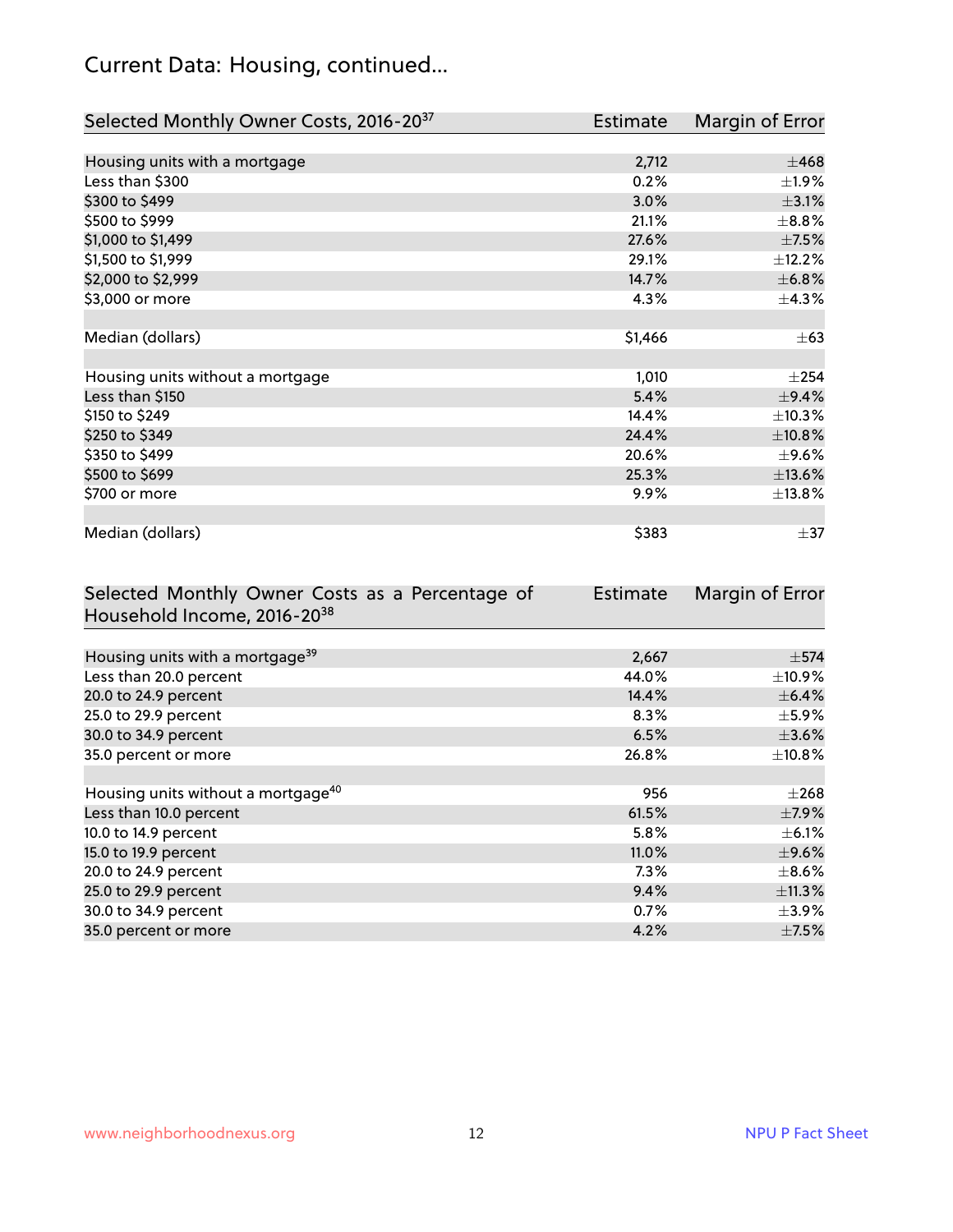#### Current Data: Housing, continued...

| Gross Rent, 2016-20 <sup>41</sup>               | <b>Estimate</b> | Margin of Error |
|-------------------------------------------------|-----------------|-----------------|
|                                                 |                 |                 |
| Occupied units paying rent                      | 4,484           | $\pm$ 919       |
| Less than \$200                                 | 1.2%            | $\pm 2.0\%$     |
| \$200 to \$499                                  | 7.7%            | ±4.3%           |
| \$500 to \$749                                  | 5.3%            | $\pm$ 3.9%      |
| \$750 to \$999                                  | 18.3%           | $\pm$ 4.9%      |
| \$1,000 to \$1,499                              | 49.0%           | ±15.8%          |
| \$1,500 to \$1,999                              | 17.2%           | ±7.4%           |
| \$2,000 or more                                 | 1.4%            | $\pm 2.9\%$     |
| Median (dollars)                                | \$1,128         | $\pm 25$        |
|                                                 |                 |                 |
| No rent paid                                    | 35              | $\pm$ 48        |
|                                                 |                 |                 |
| Gross Rent as a Percentage of Household Income, | <b>Estimate</b> | Margin of Error |
| $2016 - 20^{42}$                                |                 |                 |
|                                                 |                 |                 |
| Occupied units paying rent <sup>43</sup>        | 4,457           | $\pm$ 1,022     |
| Less than 15.0 percent                          | 6.5%            | $\pm 3.6\%$     |
| 15.0 to 19.9 percent                            | 10.1%           | $\pm$ 5.0%      |
| 20.0 to 24.9 percent                            | 14.6%           | ±4.8%           |
| 25.0 to 29.9 percent                            | 13.4%           | $\pm$ 6.6%      |
| 30.0 to 34.9 percent                            | 7.4%            | $\pm$ 3.5%      |
| 35.0 percent or more                            | 48.0%           | $\pm$ 16.0%     |

### Current Data: Transportation

| Commuting to Work, 2016-20 <sup>44</sup>  | <b>Estimate</b> | Margin of Error |
|-------------------------------------------|-----------------|-----------------|
|                                           |                 |                 |
| Workers 16 years and over                 | 9,733           | $\pm$ 1,792     |
| Car, truck, or van - drove alone          | 67.6%           | $±9.0\%$        |
| Car, truck, or van - carpooled            | 8.5%            | $\pm$ 4.5%      |
| Public transportation (excluding taxicab) | 13.1%           | $\pm$ 4.4%      |
| Walked                                    | 0.6%            | $\pm$ 0.8%      |
| Other means                               | 3.0%            | $\pm$ 3.0%      |
| Worked at home                            | 7.2%            | $\pm 2.5\%$     |
|                                           |                 |                 |
| Mean travel time to work (minutes)        | 32.5            | $\pm$ 5.8       |

| Access to a Vehicle, 2016-20 <sup>45</sup> | Estimate | Margin of Error |
|--------------------------------------------|----------|-----------------|
|                                            |          |                 |
| Occupied housing units                     | 8.241    | ±926            |
| No vehicles available                      | 17.2%    | $+8.4%$         |
| 1 vehicle available                        | 39.9%    | $\pm$ 6.7%      |
| 2 vehicles available                       | 31.3%    | $+6.1%$         |
| 3 or more vehicles available               | 11.6%    | $\pm$ 3.2%      |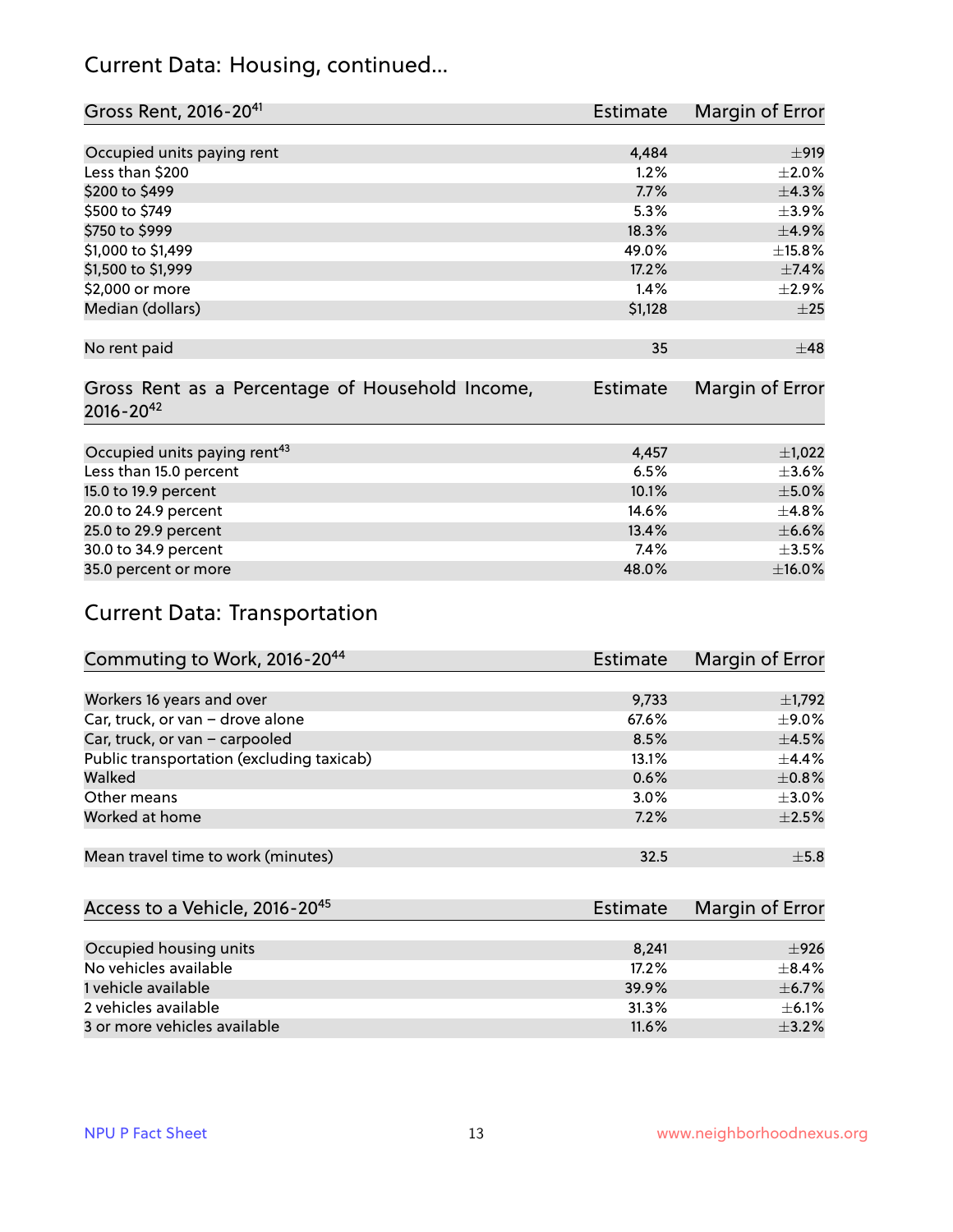#### Current Data: Health

| Health Insurance coverage, 2016-2046                    | Estimate | Margin of Error |
|---------------------------------------------------------|----------|-----------------|
|                                                         |          |                 |
| Civilian Noninstitutionalized Population                | 20,564   | $\pm 2,816$     |
| With health insurance coverage                          | 88.1%    | ±15.4%          |
| With private health insurance coverage                  | 53.6%    | $\pm$ 10.0%     |
| With public health coverage                             | 43.7%    | $\pm$ 3.5%      |
| No health insurance coverage                            | 11.9%    | $\pm$ 4.0%      |
|                                                         |          |                 |
| Civilian Noninstitutionalized Population Under 19 years | 4,642    | $\pm$ 4,642     |
| No health insurance coverage                            | 6.2%     | $\pm$ 5.1%      |
| Civilian Noninstitutionalized Population 19 to 64 years | 12,555   | $\pm$ 1,979     |
| In labor force:                                         | 9,672    | $\pm$ 1,799     |
| Employed:                                               | 9,299    | $\pm$ 1,775     |
| With health insurance coverage                          | 84.8%    | $\pm 21.6\%$    |
| With private health insurance coverage                  | 76.3%    | ±19.3%          |
| With public coverage                                    | 10.5%    | $\pm$ 4.0%      |
| No health insurance coverage                            | 15.2%    | $\pm$ 7.5%      |
|                                                         |          |                 |
| Unemployed:                                             | 373      | $\pm$ 1,775     |
| With health insurance coverage                          | 53.0%    | $\pm 25.2\%$    |
| With private health insurance coverage                  | 25.1%    | ±18.3%          |
| With public coverage                                    | 27.9%    | $\pm 31.5\%$    |
| No health insurance coverage                            | 47.0%    | $\pm$ 43.2%     |
|                                                         |          |                 |
| Not in labor force:                                     | 2,882    | $\pm$ 807       |
| With health insurance coverage                          | 80.5%    | ±6.3%           |
| With private health insurance coverage                  | 21.0%    | $\pm$ 8.9%      |
| With public coverage                                    | 62.3%    | ±11.8%          |
| No health insurance coverage                            | 19.5%    | ±10.2%          |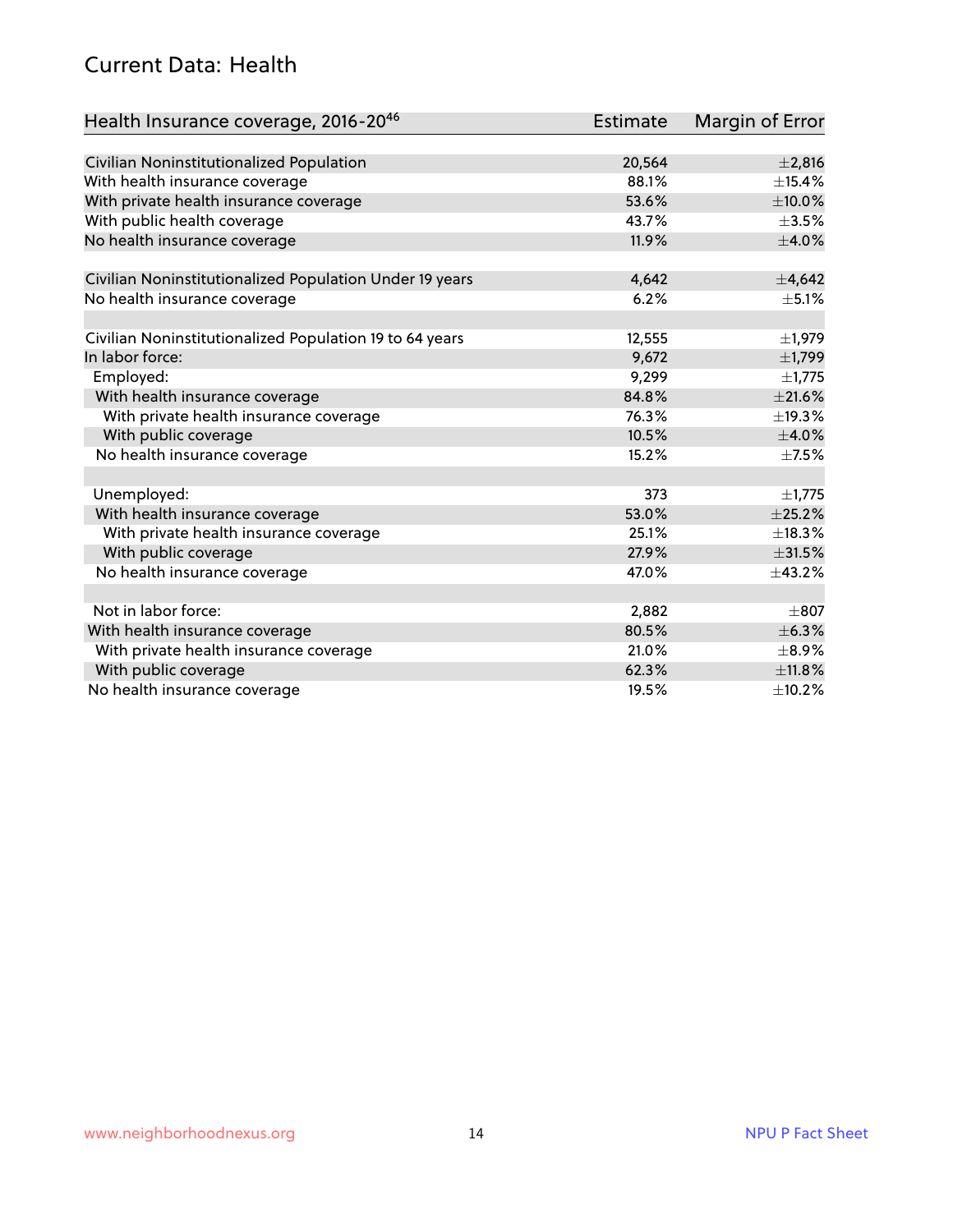#### Notes:

- 1. Source: U.S. Census Bureau, Decennial Census 2000, SF1 tables P8, P12; American Community Survey, tables B01001, B03002
- 2. This category includes Pacific Islanders, Native Americans and Alaska Natives, people who identify as some other race, and those who identify as bi/multi racial.
- 3. Source: U.S. Census Bureau, Decennial Census 2000, SF1 tables P15, P16, P18, P19; American Community Survey, tables B11001, B11005, B11003
- 4. Source: U.S. Census Bureau, Decennial Census 2000, SF3 table P37; American Community Survey, table B15002
- 5. Source: U.S. Census Bureau, Longitudinal Employer-Household Dynamics Residential Area Characteristics, Table JT01 (Primary Jobs); Workplace Area Characteristics, Table JT00 (All Jobs)
- 6. Source: U.S. Census Bureau, Decennial Census 2000, SF3 tables P52, P87; American Community Survey, tables B19001, B17001
- 7. Source: U.S. Census Bureau, Decennial Census 2000, SF1 tables H3, H4; American Community Survey, tables B25002, B25009
- 8. Source: U.S. Census Bureau, Decennial Census 2000, SF3 table H44; American Community Survey, tables B25044
- 9. Source: Atlanta Police Department, COBRA; U.S. Census Bureau, American Community Survey, table B01001
- 10. Source: U.S. Census Bureau, American Community Survey, table B01001
- 11. Source: U.S. Census Bureau, American Community Survey, table B03002
- 12. Source: U.S. Census Bureau, American Community Survey, table B05002
- 13. Source: U.S. Census Bureau, American Community Survey, table B05003
- 14. Source: U.S. Census Bureau, American Community Survey, tables B19001, B19025, B19051, B19061, B19055, B19065, B19059, B19069, B19056, B19066, B19057, B19067, B22001, B19101, B19127
- 15. Source: U.S. Census Bureau, American Community Survey, tables B19201, B19214, B20017, B19313
- 16. Source: U.S. Census Bureau, American Community Survey, table B17010
- 17. Source: U.S. Census Bureau, American Community Survey, tables B17001, B17006, B17021, B17007. Table totals may be lower than the total population, as they are based on the population for whom poverty status is determined.
- 18. Source: U.S. Census Bureau, American Community Survey, B17001H, B17001B, B17001D, B17001I. Table totals may be lower than the total population, as they are based on the population for whom poverty status is determined.
- 19. Source: U.S. Census Bureau, American Community Survey, tables B23001, B23008
- 20. Source: U.S. Census Bureau, American Community Survey, table C24030
- 21. Source: U.S. Census Bureau, American Community Survey, table C24010
- 22. Source: U.S. Census Bureau, American Community Survey, table B24080
- 23. Source: U.S. Census Bureau, Longitudinal Employer-Household Dynamics Origin-Destination Data, Tables JT00 Main and JT00 Aux
- 24. Source: U.S. Census Bureau, Longitudinal Employer-Household Dynamics Origin-Destination Data, Tables JT00 Main and JT00 Aux
- 25. Source: U.S. Census Bureau, Longitudinal Employer-Household Dynamics Origin-Destination Data, Tables JT00 Main and JT00 Aux
- 26. Source: U.S. Census Bureau, Longitudinal Employer-Household Dynamics Origin-Destination Data, Tables JT00 Main and JT00 Aux
- 27. Source: U.S. Census Bureau, American Community Survey, table B14001
- 28. Source: U.S. Census Bureau, American Community Survey, table B15002
- 29. Source: U.S. Census Bureau, American Community Survey, tables B11001, B11003, B11007, B11005, B09019
- 30. Source: U.S. Census Bureau, American Community Survey, tables B25002, B25003, B25004
- 31. Source: U.S. Census Bureau, American Community Survey, table B25024
- 32. Source: U.S. Census Bureau, American Community Survey, table B25034
- 33. Source: U.S. Census Bureau, American Community Survey, tables B25009, B25008, B25003
- 34. Source: U.S. Census Bureau, American Community Survey, table B07003
- 35. Source: U.S. Census Bureau, American Community Survey, table B25075. This value is self-reported and may differ from home values as determined by the County Tax Assessor.
- 36. Source: U.S. Census Bureau, American Community Survey, table B25081
- 37. Source: U.S. Census Bureau, American Community Survey, table B25087
- 38. Source: U.S. Census Bureau, American Community Survey, table B25091
- 39. Excludes units where Selected Monthly Owner Costs as a Percentage of Income cannot be computed.
- 40. Excludes units where Selected Monthly Owner Costs as a Percentage of Income cannot be computed.
- 41. Source: U.S. Census Bureau, American Community Survey, table B25063
- 42. Source: U.S. Census Bureau, American Community Survey, table B25070
- 43. Excludes units where Gross Rent as a Percentage of Income cannot be computed.
- 44. Source: U.S. Census Bureau, American Community Survey, tables B08101, B08013
- 45. Source: U.S. Census Bureau, American Community Survey, table B25044
- 46. Source: U.S. Census Bureau, American Community Survey, tables B18135, B27011

The dagger (†) symbol denotes values that cannot be computed.